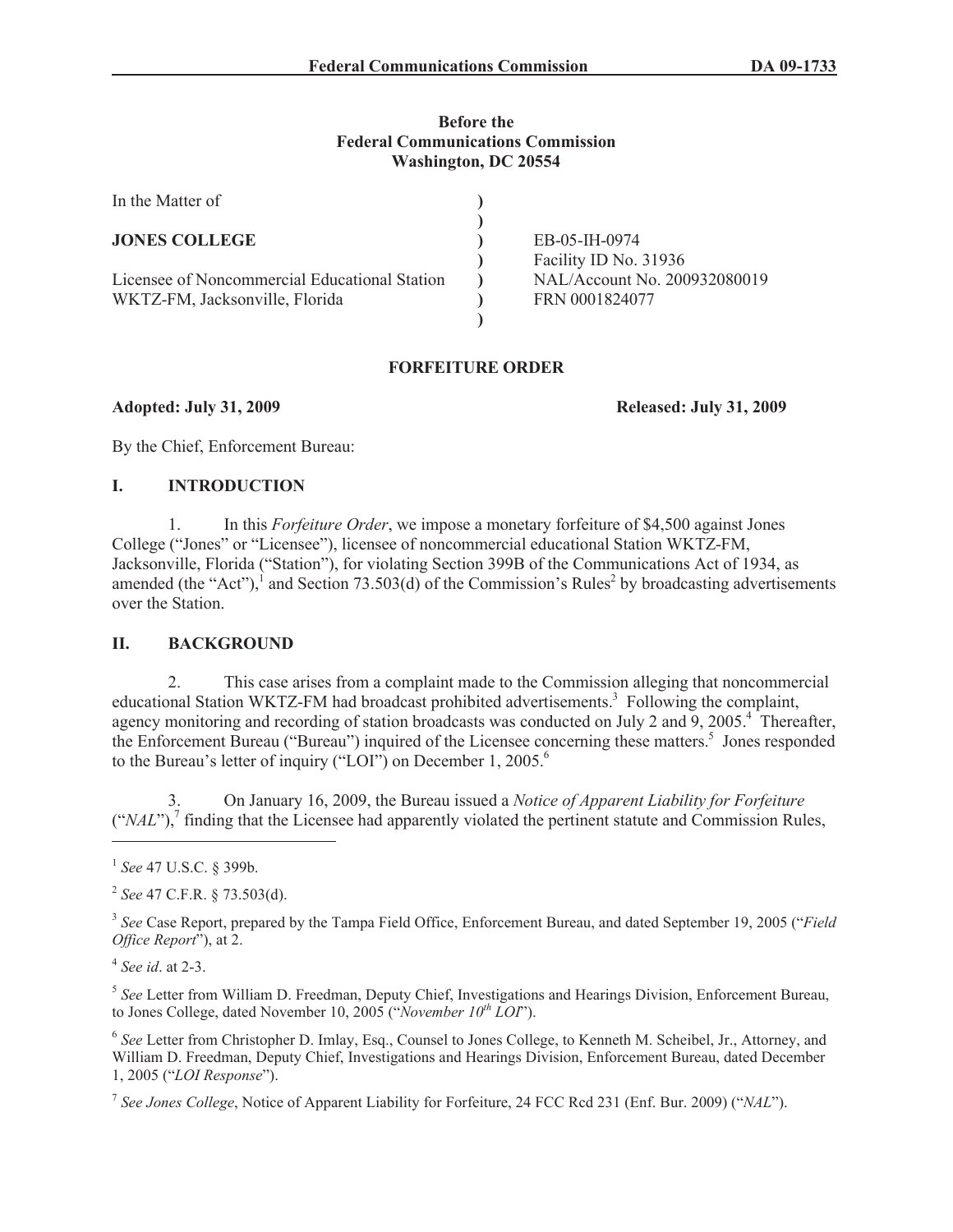and proposing a monetary forfeiture of \$5,000. On February 13, 2009, Jones responded to the *NAL*, alleging that the Bureau's ruling is erroneous and that the proposed forfeiture should be cancelled or reduced<sup>8</sup>

# **III. DISCUSSION**

4. The proposed forfeiture amount in this case was assessed in accordance with Section 503(b) of the Communications Act,<sup>9</sup> Section 1.80 of the Commission's Rules,<sup>10</sup> and the Commission's forfeiture guidelines set forth in its *Forfeiture Policy Statement*. <sup>11</sup> In assessing forfeitures, Section 503(b) of the Act requires that we take into account the nature, circumstances, extent, and gravity of the violation, and with respect to the violator, the degree of culpability, any history of prior offenses, ability to pay, and other matters as justice may require.<sup>12</sup> As discussed further below, we have examined Jones's response to the *NAL* pursuant to the aforementioned statutory factors, our Rules, and the *Forfeiture Policy Statement*, and find that cancellation is not appropriate in this case. Jones also argues in its response that the Bureau's *NAL* was time barred and we reject that claim. We find, however, that a partial reduction in the forfeiture amount is warranted because one announcement at issue in the NAL aired permissibly on behalf of Vystar Credit Union, a nonprofit organization.

# **A. The** *NAL* **was Timely Issued by the Enforcement Bureau.**

5. First, we turn to Jones's argument that the *NAL* is time-barred.<sup>13</sup> In support, Jones points to Section 503 of the Communications Act and Section 1.80 of the Commission's Rules and contends that "because the *NAL* was issued more than one year after the events complained of, the forfeiture is barred by statute and by Commission rules."<sup>14</sup>

6. The applicable statute, Section 503, provides in pertinent part:

No forfeiture penalty shall be determined or imposed against any person under this subsection if-- (A) such person holds a broadcast station license issued under Title III of this Act and if the violation charged occurred--(i) more than 1 year prior to the date of issuance of the required notice or notice of apparent liability; or (ii) prior to the date of commencement of the current term of such license, whichever is earlier[ $.1^{15}$ ]

<sup>12</sup> *See* 47 U.S.C. § 503(b)(2)(E).

<sup>8</sup> *See Jones College*, Response to Notice of Apparent Liability for Forfeiture, filed February 13, 2009 ("*NAL Response*").

<sup>9</sup> *See* 47 U.S.C. § 503(b).

<sup>10</sup> *See* 47 C.F.R. § 1.80.

<sup>&</sup>lt;sup>11</sup> See The Commission's Forfeiture Policy Statement and Amendment of Section 1.80 of the Rules to Incorporate the *Forfeiture Guidelines*, Report and Order, 12 FCC Rcd 17087 (1997), *recons. denied*, 15 FCC Rcd 303 (1999) ("*Forfeiture Policy Statement*").

<sup>13</sup> *See NAL Response* at 3.

 $^{14}$  *Id*.

<sup>15</sup> *See* 47 U.S.C. § 503(b)(6).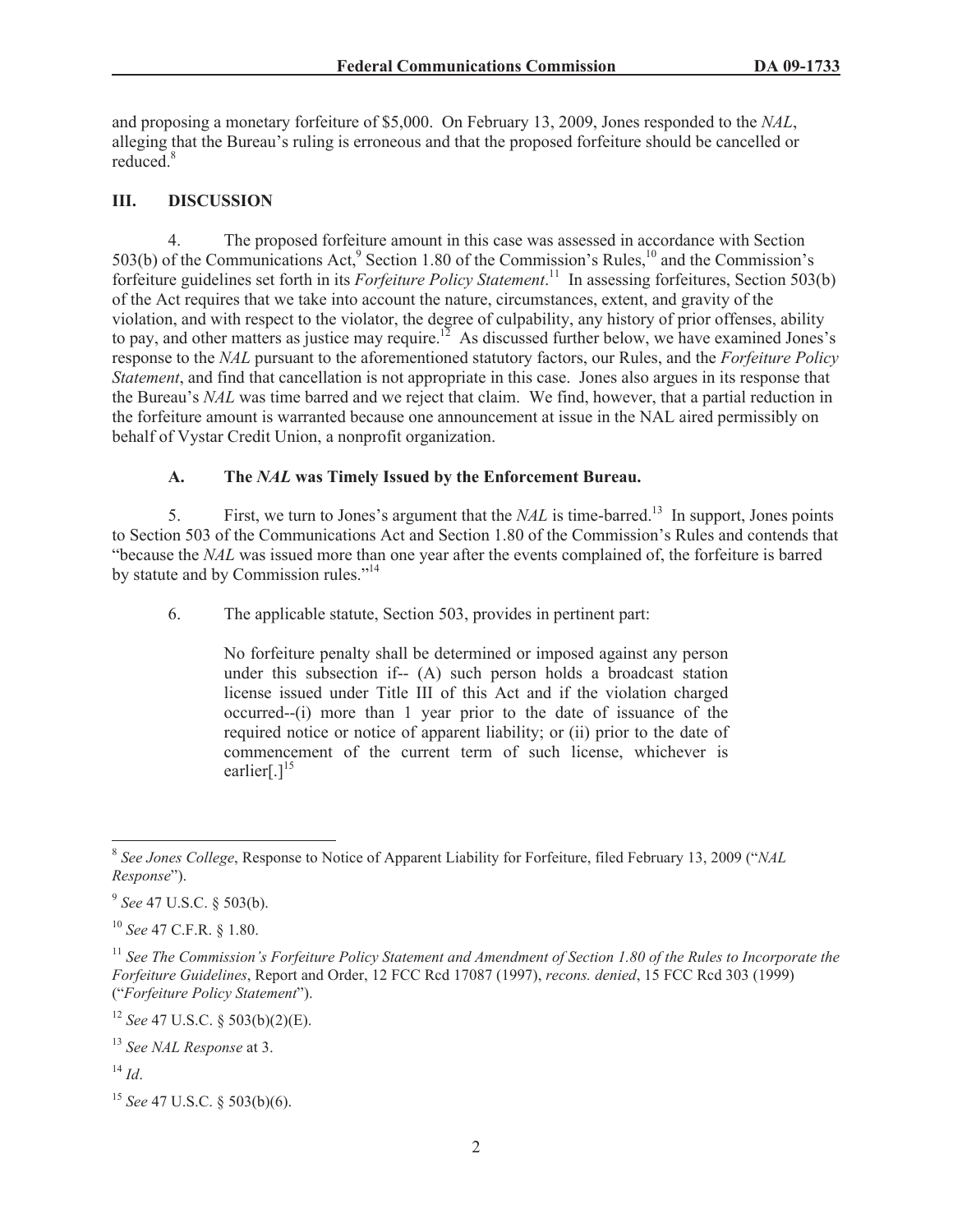In *U.S. v. Evergreen Media Corporation of Chicago, AM* ("*Evergreen*"), the Court referred to the following excerpt from the Senate Commerce, Science and Transportation Committee Report to interpret Section 503:

> For Broadcast licensee S.1547, as reported, makes the limitations period within which the FCC must issue a notice of forfeiture liability 1 year from the date on which the violation occurred, or within the current license term, *whichever is the longer period*, but not to exceed 3 years.<sup>16</sup>

The *Evergreen* Court found that "when Congress said earlier [in Section 503], they meant later."<sup>17</sup> Consequently, the Court found that a notice of apparent liability that was issued over one year after the violation, but before the expiration of the license term in which the violations occurred, was timely.<sup>18</sup> Likewise, in the matter at hand, while the *NAL* was issued more than one year after the conduct in question, it was issued during the current license term in which the conduct occurred.<sup>19</sup> Therefore, contrary to Jones's argument, the *NAL* was timely issued.

### **B. Jones College Has Willfully and Repeatedly Broadcast Advertisements in Violation of Section 399B of the Act and Section 73.503 of the Commissions Rules.**

7. Advertisements are defined by the Act as program material broadcast "in exchange for any remuneration" and intended to "promote any service, facility, or product" of for-profit entities.<sup>20</sup> The pertinent statute specifically provides that noncommercial educational stations may not broadcast advertisements.<sup>21</sup> Although contributors of funds to such stations may receive on-air acknowledgements, the Commission has held that such acknowledgements may be made for identification purposes only, and should not promote the contributors' products, services, or businesses.<sup>22</sup> Specifically, such announcements may not contain comparative or qualitative descriptions, price information, calls to action, or inducements to buy, sell, rent or lease.<sup>23</sup> At the same time, however, the Commission has acknowledged that it is at times difficult to distinguish between language that promotes versus that which merely identifies the underwriter. Consequently, the Commission expects that licensees exercise reasonable, "good faith" judgment in this area, and affords some latitude to the judgments of licensees who do so. $24$ 

<sup>18</sup> *See id*.

<sup>19</sup> *See* File No. BRED-20030930AXW (2004) (granting Jones's application for a license renewal on January 22, 2004 for a term expiring on February 1, 2012).

<sup>20</sup> *See* 47 U.S.C. § 399b(a).

<sup>21</sup> *See id*.

<sup>22</sup> *See* Public Notice, *In the Matter of the Commission Policy Concerning the Noncommercial Nature of Educational Broadcasting Stations* (1986), *republished*, 7 FCC Rcd 827 (1992) ("*Public Notice*").

<sup>23</sup> *See id*.

<sup>24</sup> *See Xavier University*, Letter of Admonition, issued November 14, 1989 (Mass Med. Bur.), *recons. granted*, Memorandum Opinion and Order, 5 FCC Rcd 4920 (1990) ("*Xavier*").

<sup>16</sup> *See U.S. v. Evergreen Media Corporation of Chicago, AM*, 832 F. Supp. 1179, 1182 (N.D. Ill. 1993) ("*Evergreen*"). We note that the 1992 amendments to Section 503 deleted the phrase: "but not to exceed 3 years." *See* Telecommunications Authorization Act of 1992, Pub. L. No. 102-538, 106 Stat. 3533 (codified as amended at 47 U.S.C. § 503 (b)(6)).

<sup>17</sup> *Evergreen*, 832 F. Supp. at 1182.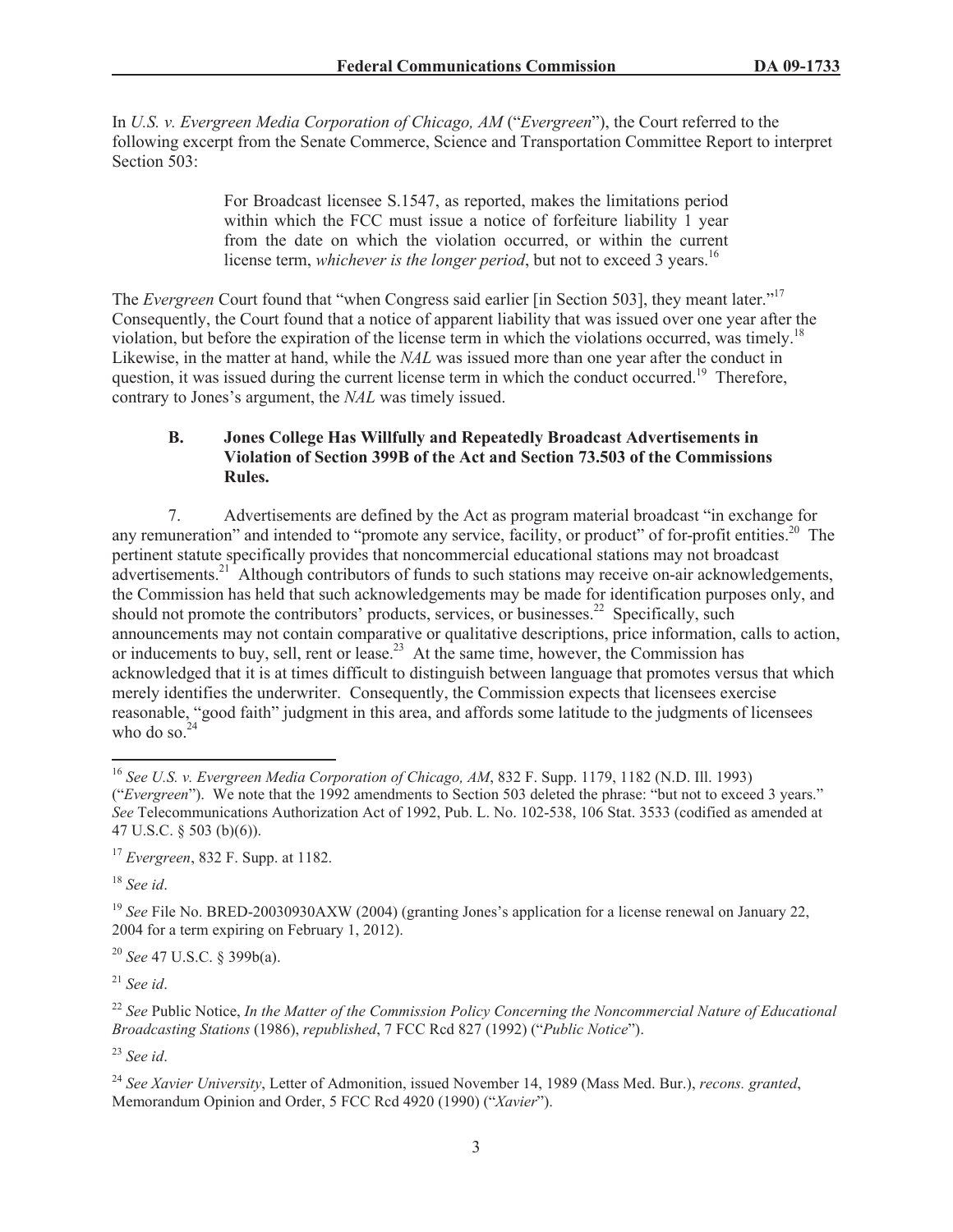8. In its *NAL* Response, Jones again argues that it had an oral contract with the producer of the program and not the sponsors of the program, and that the third-party producer, Mr. Norm Vincent, did not provide the Station direct consideration in exchange for airing the show.<sup>25</sup> Furthermore, the Licensee argues that the *NAL* incorrectly found that the programming supplied by Mr. Vincent constituted consideration because "educational programming cannot reasonably be considered remuneration."<sup>26</sup> Consequently, Jones argues that the broadcasts were not made in exchange for consideration because none existed.<sup>2</sup>

9. Jones points to no precedent to support its arguments. To the contrary, the *NAL*'s analysis is fully consistent with Commission precedent and policy that programming itself may constitute legal consideration for purposes of the statute.<sup>28</sup> In this case, we find, contrary to Jones's position, that it did receive consideration for the broadcast of the announcements in the form of the program material. The Commission has stated that "[c]onsideration . . . encompasses the contribution of programming material and funds, goods and/or services used for programming, as well as in kind contributions (*e.g.*, studio equipment) which frees station funds for programming purposes."<sup>29</sup> Further, Jones's contention that educational programming cannot be considered consideration is unsupported. The Commission has drawn no distinction as to what type or quality of programming should constitute consideration for purposes of the statute.

10. Furthermore, the Commission has determined that lack of privity is not a bar to finding that consideration was exchanged for the broadcast of an announcement.<sup>30</sup> Thus, Jones is not absolved from liability simply because a third-party producer supplied the programming. In very limited instances, the Commission has considered third-party produced programming to be a mitigating, but not an exculpatory, fact. Those cases involved programming that was supplied automatically through a satellite feed and announcements that were broadcast only once.<sup>31</sup> In this case, by Jones's own admission, the third-party supplier produced and recorded the program, "Swingtime," approximately one week in advance of its ultimate broadcast, thus, the program was not aired inadvertently.<sup>32</sup> Furthermore, Jones continued to broadcast the subject announcements in "Swingtime" multiple times over the Station and, as such, its violation was not *de minimis*. Therefore, on these facts, we do not consider mitigation appropriate.

<sup>27</sup> *See id*.

<sup>25</sup> *See NAL Response* at 4.

<sup>26</sup> *Id*.

<sup>28</sup> *See Commission Policy Concerning the Noncommercial Nature of Educational Broadcast Stations*, Memorandum Opinion and Order, 90 FCC 2d 895, 911 (1982), *recons*. *granted in part*, Memorandum Opinion and Order, 97 FCC 2d 255 (1984) ("*1982 Policy Statement*").

<sup>29</sup> *See 1982 Policy Statement*, 90 FCC 2d at 911.

<sup>30</sup> *See Minority Television Project, Inc.*, Forfeiture Order, 18 FCC Rcd 26611, 26615 (Enf. Bur. 2003) ("*Minority Television*") (finding that the Act does not require the consideration involved to be supplied directly by the sponsor or underwriter itself) (subsequent history omitted).

<sup>31</sup> *Cf. Minority Television,* 18 FCC Rcd at 26616; *Window to the World Communications, Inc.*, Letter, 12 FCC Rcd 20239 (Mass Media Bur. 1997), Forfeiture Order, 15 FCC Rcd 10025 (Enf. Bur. 2000) (forfeiture reduced).

<sup>32</sup> *See NAL Response* at 5.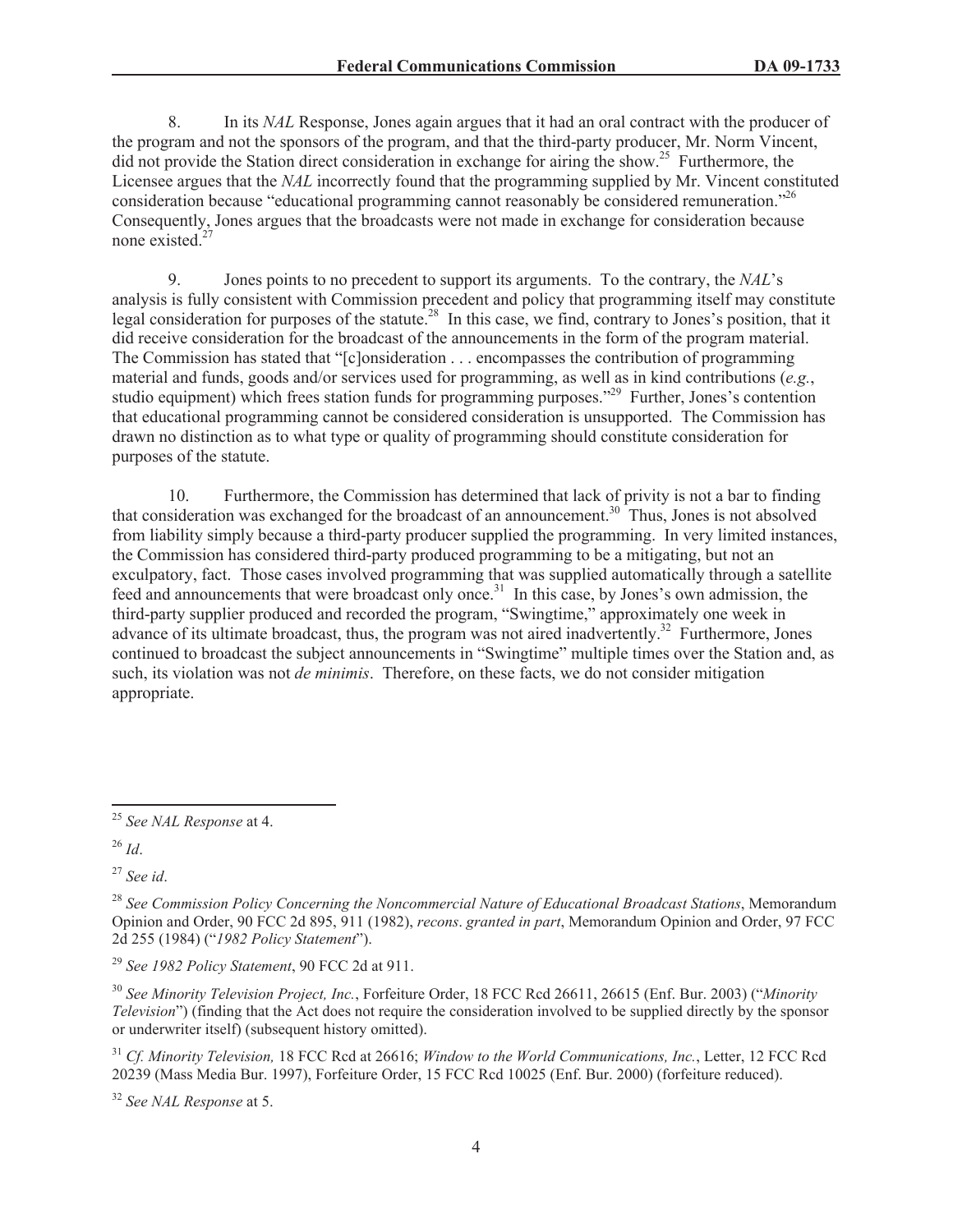11. Jones argues that the Station made "good faith" efforts to comply with the Commission's Rules and that it, ultimately, terminated the program after receipt of the Commission's November  $10<sup>th</sup>$ LOI.<sup>33</sup> As noted in the *NAL*, post-facto remedial efforts are not mitigating.<sup>34</sup> Furthermore, as the *NAL* pointed out, many of the announcements at issue in the present case are the same as those for which Jones has been previously admonished.<sup>35</sup> Thus, we conclude that Jones has failed to establish that the *NAL* erred in its findings and we adopt the apparent conclusion contained in the *NAL* that the Station aired announcements that violated the Commission's underwriting rules in exchange for consideration.

12. Jones argues that the Vystar Credit Union announcement was aired permissibly because the sponsor is a nonprofit organization.<sup>36</sup> Jones contends that announcements made on behalf of nonprofits are permissible pursuant to the Commission's *1982 Policy Statement*. <sup>37</sup> There, the Commission stated that "public broadcasters are authorized to air promotional announcements sponsored by non-profit organizations."<sup>38</sup> We note that in our November  $10^{th}$  LOI, we specifically asked Jones to identify, for each announcement, whether the requesting person or entity was a not-for-profit enterprise.<sup>39</sup> In its *LOI Response*, Jones failed to identify Vystar Credit Union as a nonprofit entity at that time.<sup>40</sup> The Licensee's carelessness in its earlier filing resulted in an inaccurate conclusion in the *NAL* and wasted government resources. Although we will exclude the Vystar Credit Union announcement from our forfeiture calculation, we admonish Jones for its negligent misrepresentation in violation of Section 1.17 of our Rules,<sup>41</sup> and caution the Licensee to exercise greater care in its responses to the Commission in the future. <sup>42</sup>

<sup>35</sup> *See NAL*, 24 FCC Rcd at 235; *see also Jones College*, Memorandum Opinion and Order, 18 FCC Rcd 24971 (Enf. Bur., Investigations & Hearings Div., 2003).

<sup>37</sup> *See id*.; *see also 1982 Policy Statement*, Memorandum Opinion and Order, 90 FCC 2d at 900 n. 16.

<sup>38</sup> *1982 Policy Statement*, 90 FCC 2d at 901.

<sup>39</sup> *See November 10th LOI* at 4.

<sup>40</sup> *See LOI Response* at 3 (referring only to Fleet Landing and St. Catherine's Laboure Manor as nonprofit organizations).

<sup>41</sup> 47 C.F.R. § 1.17(a)(2) (prohibiting negligent misrepresentation in filings with the Commission).

<sup>42</sup> *See, e.g.*, *Benko Broadcasting Company*, Memorandum Opinion and Order, 3 FCC Rcd 6838, 6841 (Media Bureau, Video Services Div. 1988); *Fatima Response, Inc.*, Memorandum Opinion and Order, 14 FCC Rcd 18543, 18546 (1999), *recons. dismissed*, 15 FCC Rcd 10520 (admonishing licensee for carelessness in inaccurate statements made in a Commission filing). We find that an admonishment, and not a monetary sanction, is appropriate based on the particular circumstances of this case, but caution that future Section 1.17 violations by Jones College may result in the imposition of a monetary forfeiture. *Cf. Invision Industries, Inc.,* Notice of Apparent Liability for Forfeiture and Order*,* 23 FCC Rcd 13095, 13099-104 (2008) (imposing a \$4,000 forfeiture for violation of Section  $1.17(a)(2)$  for failing to provide accurate information concerning material information in an investigation that, if accurately produced in the first instance, would have been against its interest, unlike the instant case, where earlier accurate disclosure would have been exculpatory); *Syntax Brillian,* Forfeiture Order and Notice of Apparent Liability for Forfeiture, 23 FCC Rcd 6323 (2008). In both *Invision* and *Syntax Brillian*, in contrast to the instant case, the extent and relative gravity of the underlying substantive violations were more significant, the investigations more complex, and the overall impact of the apparent Section  $1.17(a)(2)$  violations more serious.

<sup>33</sup> *See id.* at 4-6.

<sup>34</sup> *See NAL*, 24 FCC Rcd at 236; *see also Hispanic Broadcast System, Inc.*, Forfeiture Order, 20 FCC Rcd 12008, 12009 (Enf. Bur. 2005).

<sup>36</sup> *See NAL Response* at 6.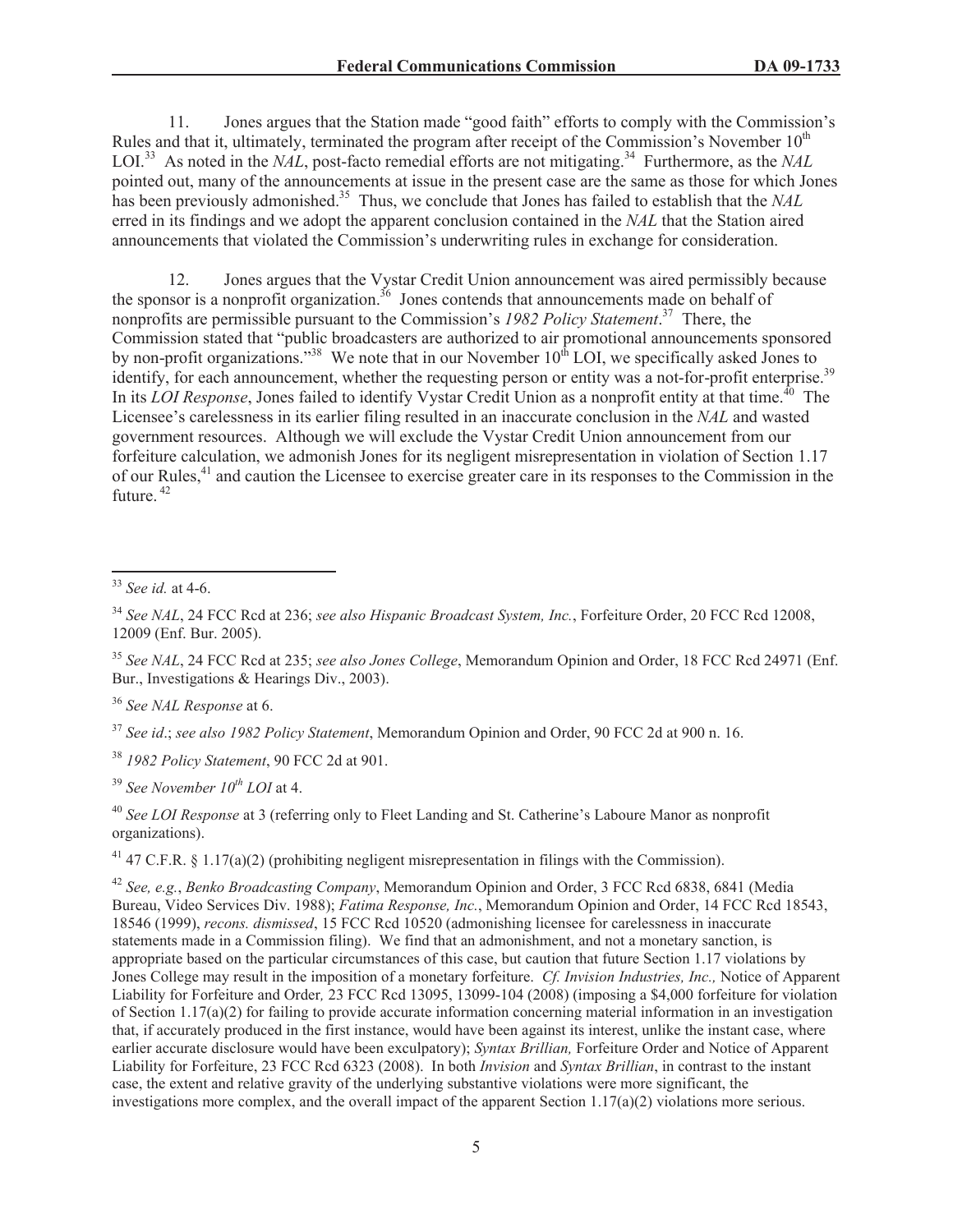13. Finally, Jones asserts that "no penalty should be imposed, and that, should any penalty have been justified, it should have been no more than a nominal amount less than \$500.<sup>\*43</sup> We are unconvinced that either cancellation or a minimal forfeiture would be appropriate in light of Commission precedent in similar underwriting cases.<sup>44</sup> We find, however, that a partial reduction is appropriate based on our exclusion of the non-profit Vystar Credit Union announcement noted above. Weighing the single broadcast of the Vystar announcement against the overall number of announcements and their respective repetitions satisfies us that a \$500 reduction properly accounts for its exclusion. Accordingly, as a result of our review of Jones's response to the *NAL*, and in view of the statutory factors and the *Forfeiture Policy Statement*, we affirm the *NAL* and issue a monetary forfeiture in the amount of \$4,500.

#### **IV. ORDERING CLAUSES**

14. **ACCORDINGLY, IT IS ORDERED** that, pursuant to Section 503(b) of the Communications Act of 1934, as amended (the "Act"), and Section 1.80 of the Commission's Rules,<sup>45</sup> Jones College **IS LIABLE FOR A MONETARY FORFEITURE** in the amount of \$4,500 for willfully and repeatedly violating Section 399B of the Act, as amended, and Section 73.503(d) of the Commission's Rules.<sup>46</sup>

15. **IT IS FURTHER ORDERED** that, pursuant to the authority delegated in Section  $0.111(a)(17)$  of the Commission's Rules,<sup>47</sup> Jones College **IS ADMONISHED** for violating Section 1.17(a)(2) of the Rules.

16. Payment of the forfeiture shall be made in the manner provided for in Section 1.80 of the Rules<sup>48</sup> within thirty (30) days of the release of this *Forfeiture Order*. If the forfeiture is not paid within the period specified, the case may be referred to the Department of Justice for collection pursuant to Section  $504(a)$  of the Act.<sup>49</sup> Payment of the forfeiture must be made by check or similar instrument, payable to the order of the Federal Communications Commission. The payment must include the NAL/Account No. and FRN No. referenced above. Payment by check or money order may be mailed to Federal Communications Commission, P.O. Box 979088, St. Louis, MO 63197-9000. Payment by overnight mail may be sent to U.S. Bank-Government Lockbox #979088, SL-MO-C2-GL, 1005 Convention Plaza, St. Louis, MO 63101. Payment by wire transfer may be made to ABA Number 021030004, receiving bank TREAS/NYC, and account number 27000001. For payment by credit card, an FCC Form 159 (Remittance Advice) must be submitted. When completing the FCC Form 159, enter the NAL/Account Number in block number 24A (payment type code). Jones will also send electronic notification on the date said payment is made to Hillary.DeNigro@fcc.gov, Ben.Bartolome@fcc.gov, Kenneth.Scheibel@fcc.gov, and Anita.Patankar-Stoll@fcc.gov. Requests for full payment under an

<sup>43</sup> *NAL Response* at 7.

<sup>44</sup> *See, e.g., Southern Rhode Island Public Radio Broadcasting, Inc.*, Notice of Apparent Liability for Forfeiture, 15 FCC Rcd 8115 (Enf. Bur. 2000) (\$1,000 forfeiture imposed for a first time violation); *Southern Rhode Island Public Radio Broadcasting, Inc.*, Order and Consent Decree, 23 FCC Rcd 3769 (Enf. Bur. 2008) (directing Licensee to pay a settlement amount of \$7,500, which was based on among other factors, recognition of the licensee's blemished prior history).

<sup>45</sup> *See* 47 U.S.C. § 503(b), 47 C.F.R. § 1.80.

<sup>46</sup> *See* 47 U.S.C. § 399b; 47 C.F.R. § 73.503(d).

<sup>&</sup>lt;sup>47</sup> 47 C.F.R. § 0.111(a)(17) (delegating to the Enforcement Bureau the authority to issue admonishments).

<sup>48</sup> *See* 47 C.F.R. § 1.80.

<sup>49</sup> *See* 47 U.S.C. § 504(a).